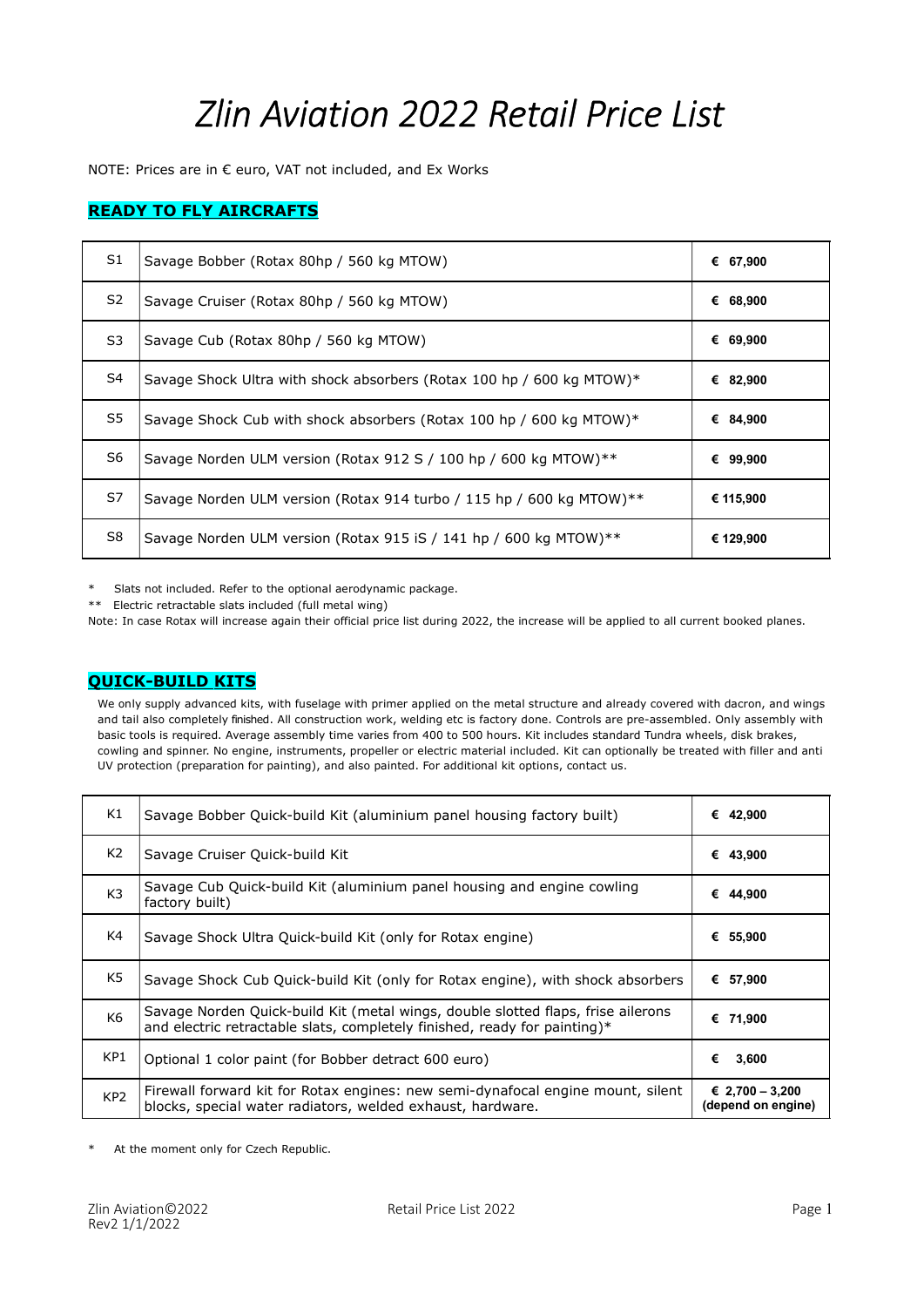# **PAINT SCHEMES**

| PS1             | White                             | No charge  |
|-----------------|-----------------------------------|------------|
| PS <sub>2</sub> | Yellow                            | €<br>900   |
| PS3             | Red                               | €<br>500   |
| PS4             | Cruiser "America"                 | 3,900<br>€ |
| PS5             | Cruiser "Airshow"                 | 3,900<br>€ |
| PS6             | Cruiser "Vintage"                 | 3,900<br>€ |
| PS7             | Cruiser "Bush"                    | 3,900<br>€ |
| PS8             | Cub "Army"                        | € 3,900    |
| PS9             | Cub "Navy" or "USAF"              | 3,900<br>€ |
| <b>PS10</b>     | Cub "Marines"                     | 3,900<br>€ |
| <b>PS11</b>     | Cub "Artic"                       | € $4,300$  |
| <b>PS12</b>     | Cub "Alaskan"                     | € $4,300$  |
| <b>PS13</b>     | Cub "Elegance"                    | € $4,300$  |
| <b>PS14</b>     | Cub "Namibia"                     | € $4,300$  |
| <b>PS15</b>     | Cub "Harpoon"                     | € $4,300$  |
| <b>PS16</b>     | Cub "Airflow"                     | € $4,300$  |
| <b>PS17</b>     | Shock Cub Official Paint Scheme   | € $4,300$  |
| <b>PS18</b>     | Norden Official Paint Scheme *    | 4,900<br>€ |
| <b>PS19</b>     | Norden Performance Paint Scheme * | 4,900<br>€ |
| <b>PS20</b>     | Norden Custom Paint Scheme *      | € $5,900$  |

\* Not including metallic colors.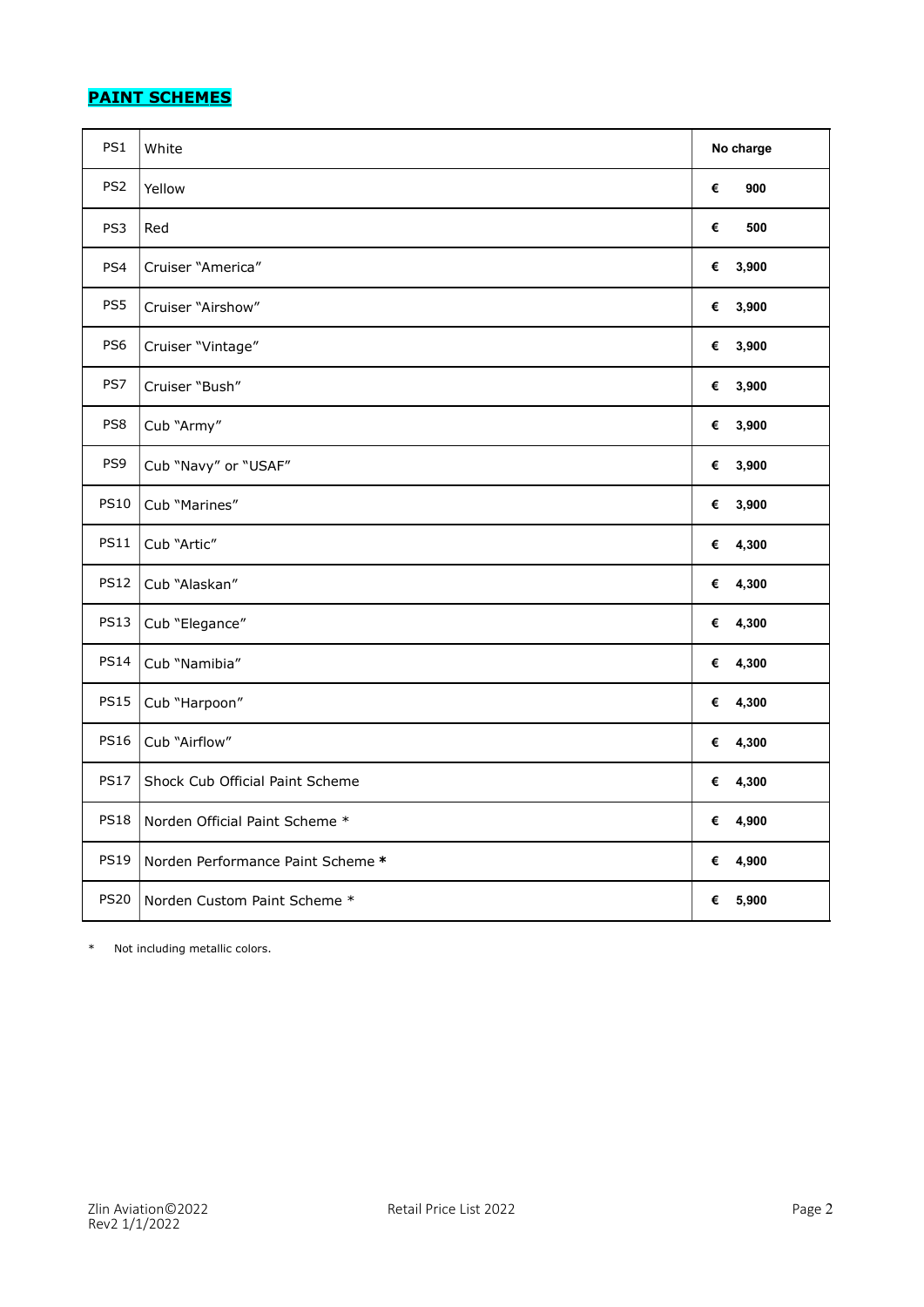# **ENGINES**

Following prices are to be considered as upgrade over the base price.

| EN <sub>1</sub> | Upgrade from Rotax 912 UL 80hp to Rotax 912 S - 100 hp (with clutch and<br>reinforced electric starter for Bobber / Cruiser / Cub)  | 3,900         |
|-----------------|-------------------------------------------------------------------------------------------------------------------------------------|---------------|
| EN <sub>2</sub> | Upgrade Rotax 914 turbo 115hp (with clutch and reinforced electric starter for<br>Bobber / Cruiser / Cub / Shock Cub / Shock Ultra) | € 15,900      |
| EN3             | Edge Performance engines from 120 hp up to 155 hp                                                                                   | Ask for quote |

## ENGINE COMPARTMENT & ACCESSORIES

| EO1             | Oil inspection door installed                                       | € | 150 |
|-----------------|---------------------------------------------------------------------|---|-----|
| EO <sub>2</sub> | Gascolator                                                          | € | 250 |
| EO3             | Extra fuel tank 92 I for Cub / Cruiser / Bobber $(+3,8 \text{ kg})$ | € | 950 |
| EO4             | Extra fuel tank 105 I for Shock Cub / Shock Ultra (+ 4,5 kg)        | € | 990 |
| EO <sub>5</sub> | Auxiliary fuel pump, installed                                      | € | 390 |

#### **PROPELLERS**

Price to be added on new aircrafts over base price (when not otherwise indicated).

| PR <sub>1</sub> | Old style finishing (wood transparent varnish) for Rotax engines                         | 200           |
|-----------------|------------------------------------------------------------------------------------------|---------------|
| PR <sub>2</sub> | 2m climb propeller for Rotax 100hp / 115hp (instead of 72" propeller)                    | 400           |
| PR <sub>3</sub> | Three blade carbon ground adjustable propeller (E-PROPS / Whirlwind /<br>Helix / Sterna) | Ask for quote |

#### INSTRUMENT PANEL, AVIONICS & NAVIGATION

| IP1             | Customized instrument panel design *                                                           | €<br>250   |
|-----------------|------------------------------------------------------------------------------------------------|------------|
| IP2             | Auxiliary 12V power socket                                                                     | €<br>150   |
| IP3             | Transponder Funke TRT800H-LCD with antenna / TRIG TT22 with antenna**                          | €<br>2,950 |
| IP3B            | Transponder Funke TRT800H-OLED with antenna                                                    | €<br>3,150 |
| IP4             | Installation of customer transponder (only work)                                               | €<br>390   |
| IP <sub>5</sub> | Radio Funke ATR833-II-LCD with antenna and intercom / TRIG TY91 with<br>antenna and intercom** | €<br>1,900 |
| IP5B            | Radio Funke ATR833-II-OLED with antenna and intercom                                           | €<br>1,990 |
| IP6             | Installation of customer radio (only work)                                                     | €<br>390   |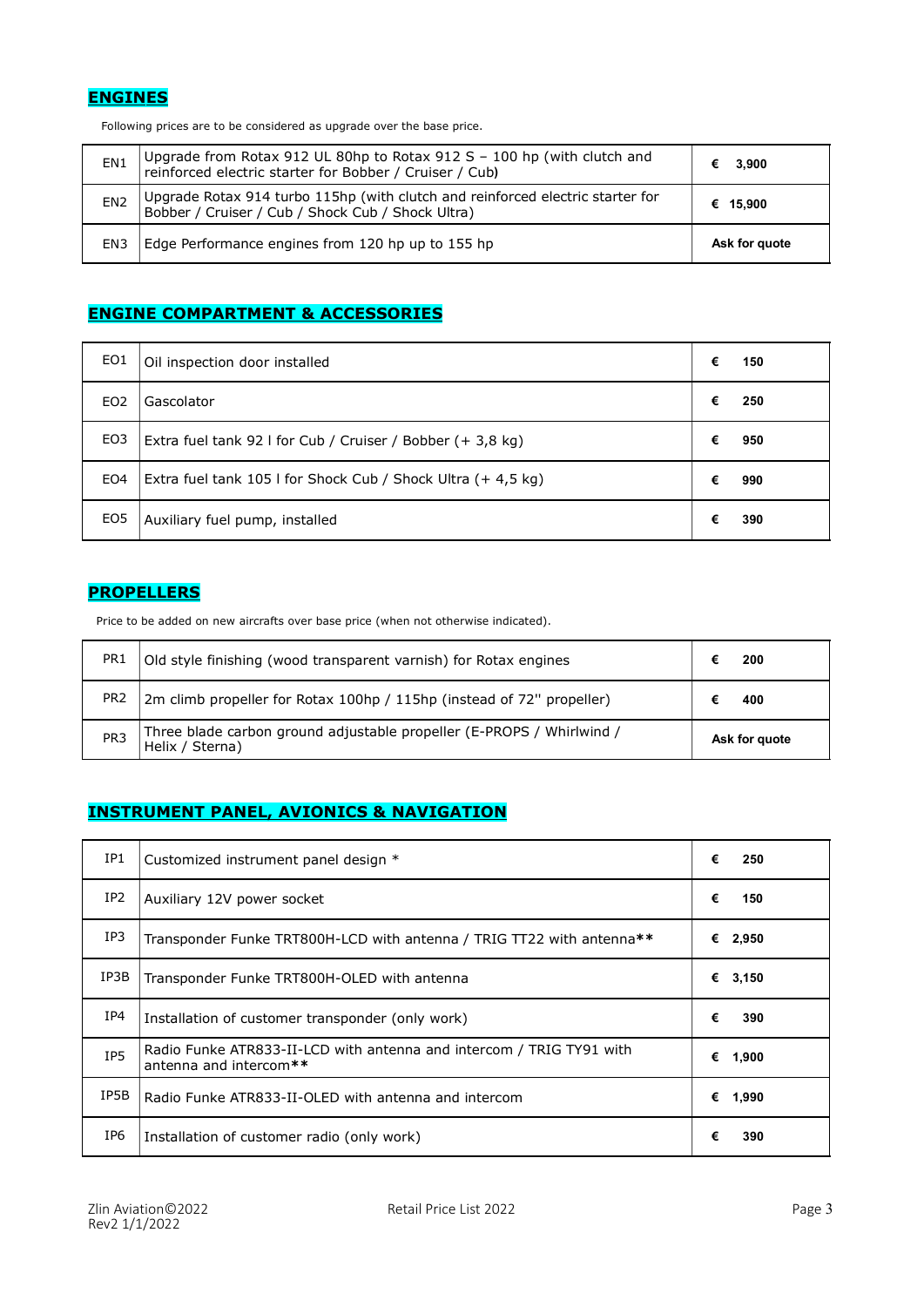| IP7  | Installation of other customer avionics $(E/hour)$                                                       | €<br>60       |
|------|----------------------------------------------------------------------------------------------------------|---------------|
| IP8  | Instrument panel for co-pilot (asi-alt-slip ind.) Not available for Shock Cub /<br>Shock Ultra / Norden. | €<br>1,250    |
| IP9  | ELT Ameri-King/KANNAD                                                                                    | Ask for quote |
| IP10 | Strobe and navigation lights LED AvioLights Nav/Acl                                                      | €<br>1,190    |
| IP11 | Navigation lights LED AvioLights Nav                                                                     | €<br>1,090    |
| IP12 | Landing light LED                                                                                        | €<br>490      |
| IP13 | Strobe and navigation lights from AVEO                                                                   | Ask for quote |

\* This cost will be added for every not standard instrument panel required by customer.

\*\* TRIG radio and transponder, if selected as option, are the only ones that can fit inside the Norden's instrument panel.

#### CABIN & EQUIPMENT

| CA <sub>1</sub> | Deluxe Italian leather seats hand made                                                                                                               | € 1.490    |
|-----------------|------------------------------------------------------------------------------------------------------------------------------------------------------|------------|
| CA <sub>2</sub> | Auxiliary 12V power socket, under the seat                                                                                                           | €<br>150   |
| CA <sub>3</sub> | Heater, muffler style <i>(for Rotax 912 engines)</i>                                                                                                 | €<br>790   |
| CA3NH           | Neat heater (powerful cabin heater with hot water radiator and fan,<br>perfect for very cold environments). Only for Rotax or liquid cooled engines. | 1,450<br>€ |
| CA4             | Heater, muffler style (for Rotax 914/915/EdgePerformance engines)                                                                                    | €<br>990   |
| CA <sub>5</sub> | Rescue ballistic system 472,5kg MTOW (installed)                                                                                                     | € 4,850    |
| CA <sub>6</sub> | Rescue ballistic system 600kg MTOW (installed)                                                                                                       | € $5,350$  |
| CA <sub>7</sub> | Demountable co-pilot stick                                                                                                                           | €<br>190   |
| CA <sub>8</sub> | Towing system pre-installation (structural/weldings)                                                                                                 | €<br>390   |
| CA <sub>9</sub> | "Tost" towing system                                                                                                                                 | 1,990<br>€ |
| CA10            | Extra Snap Vents for doors (2 are standard equipment, this options adds other 2)                                                                     | €<br>190   |
| CA11            | Door key-lock                                                                                                                                        | €<br>190   |
| CA12            | Extended solid baggage compartment with Alcantara (for Cub / Cruiser)                                                                                | €<br>1,400 |
| CA13            | Left side "shooter" window with pneumatic piston (opens in flight upwards like<br>the right side door, ideal for aerial photography)                 | 1,100<br>€ |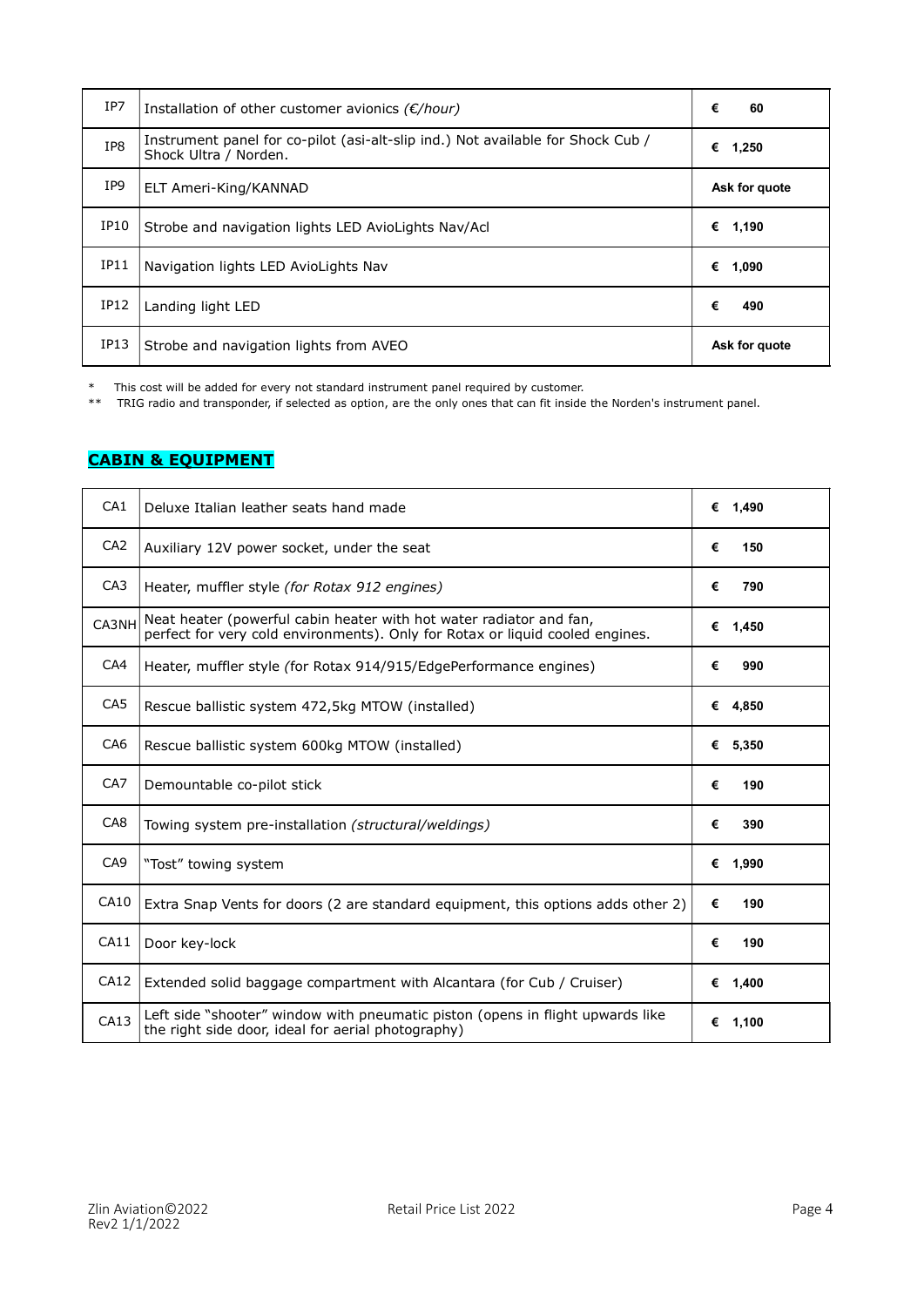# GPS, EFIS and EMS PACKAGES

|  | GC1 Garmin/ Dynon / Kanardia brands | Ask for quote |
|--|-------------------------------------|---------------|
|--|-------------------------------------|---------------|

#### PITCH TRIM

Basic manual trim system with spring is standard installed on all Savage models. Savage Shock Cub / Shock Ultra and Norden have an "all stabilizer " electric trim system as standard.

| PT <sub>1</sub> | Electric trim Ray Allen installed (with stick grip). (Not for Shock Cub / Shock<br>Ultra / Norden) | 990 |
|-----------------|----------------------------------------------------------------------------------------------------|-----|
| PT <sub>2</sub> | Manual trim Cessna style installed (wheel control). (Not for Shock Cub / Shock<br>Ultra /Norden)   | 890 |

# LANDING GEAR

| LG1  | 6-inch HD extended landing gear (not for Shock Cub / Shock Ultra / Norden)                                                                                    |   | € 1.490   |
|------|---------------------------------------------------------------------------------------------------------------------------------------------------------------|---|-----------|
| LG2  | 6-inch HD extended x 3-inch forward landing gear (not for Shock Cub / Shock<br>Ultra / Norden)                                                                |   | € 1,750   |
| LG3  | ACME shock absorbers (not for Shock Cub / Shock Ultra)                                                                                                        |   | € 3,500   |
| LG4  | External reinforced landing gear safety cables 5mm diameter                                                                                                   | € | 350       |
| LG5  | Welded step on landing gear (facilitates entry in the aircraft, front or<br>rear)                                                                             | € | 250       |
| LG6  | Reinforced tail leaf spring (steel type)                                                                                                                      | € | 250       |
| LG7  | Aerodynamic bungee covers (painted and installed)                                                                                                             | € | 650       |
| LG8  | Upgrade to Beringer (high guality CNC anodized rims, with disk brake wheels<br>for up to 29" tires, and reinforced axels, tubeless)                           |   | € 2,370   |
| LG9  | Upgrade to Beringer (high quality CNC anodized rims, with disk brakes and dual<br>caliper system for wheels of more than 29", and reinforced axels, tubeless) |   | € 2,690   |
| LG10 | Upgrade to Goldfren (high guality CNC anodized rims, with disk brake wheels<br>for up to 29" tires, and reinforced axels, tubeless)                           |   | € $1,850$ |
| LG11 | Upgrade to Goldfren (high quality CNC anodized rims, with disk brakes and dual<br>caliper system for wheels of more than 29", and reinforced axels, tubeless) |   | € 2,150   |
| LG12 | Parking brake (for Beringer)                                                                                                                                  | € | 590       |
| LG13 | Parking brake (for Goldfren)                                                                                                                                  | € | 490       |

#### **BUSHWHEELS**

| BW <sub>1</sub> | Alaskan Airstreaks kit 29" (with Bush tailwheel)                                                    | € | 4.480   |
|-----------------|-----------------------------------------------------------------------------------------------------|---|---------|
| BW2             | Alaskan Airstreaks kit 26" (with Bush tailwheel)                                                    |   | € 3,980 |
| BW <sub>3</sub> | Aero classic Smooth Tundra (Desser) 22"x 8,5 4 ply (standard for Norden, Shock<br>Cub, Shock Ultra) |   | 950     |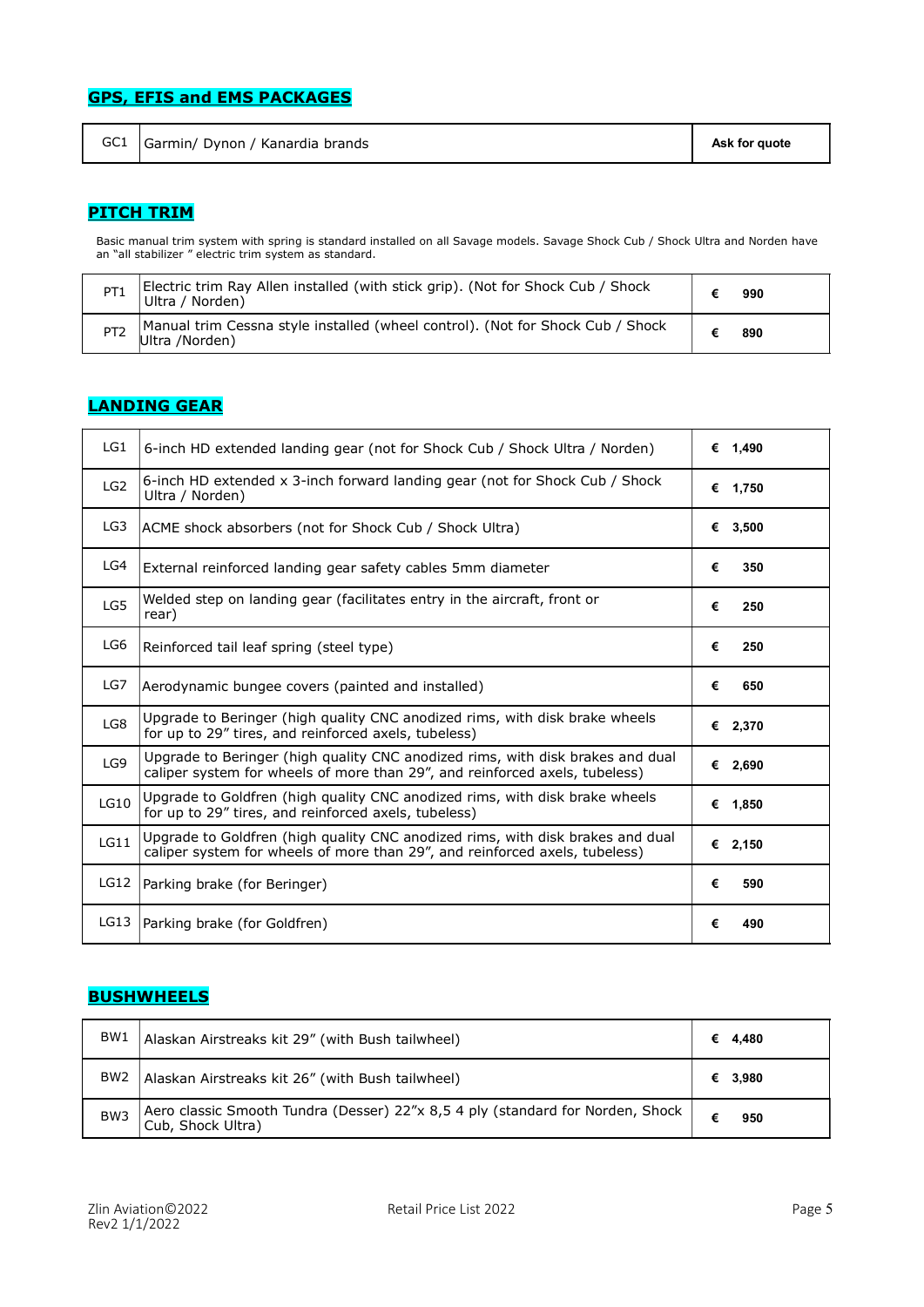# **GENERAL**

| GA1 | Fuselage internal corrosion protection                               | € | 650 |
|-----|----------------------------------------------------------------------|---|-----|
| GA2 | Vortex generators painted and installed (for Bobber / Cruiser / Cub) |   | 790 |
| GA3 | Registration markings installed                                      | € | 690 |
| GA4 | Refueling fuel pump (external accessory)                             | € | 690 |
| GA5 | Complete external high quality cabin cover (waterproof and anti UV)  |   | 750 |

# REDUCTION WEIGHT PROGRAM

| WP1 | Carbon cowling (only for Cruiser / Ultra)                                | up to<br>2.60 kg | € 1,380 / € 1,580 |
|-----|--------------------------------------------------------------------------|------------------|-------------------|
| WP2 | Carbon seating (standard upholstery included)                            | $-2.70$ kg       | €<br>1,600        |
| WP3 | Oratex                                                                   | -9.50 kg         | €<br>6,500        |
| WP4 | Special fuel hoses and fasteners                                         | $-1.20$ kg       | €<br>600          |
| WP5 | Carbon floorboards                                                       | $-2.20$ kg       | €<br>1,240        |
| WP6 | Tail leaf                                                                | $-1.00$ kg       | €<br>450          |
| WP7 | Aluminum door                                                            | $-0.55$ kg       | €<br>690          |
| WP8 | Battery box + cable + light battery (lithium)                            | $-3.90$ kg       | €<br>590          |
| WP9 | Lexan $(1 \text{ mm thickness}$ for doors and windows $+$ aluminum ribs) | $-3.00$ kg       | 350<br>€          |

# SAVAGE BOBBER "CUSTOMISATION PROGRAM"

Our Bobber is born for offering you the widest range of freedom in getting your aircraft crafted as a unique piece of art. It is the platform to express your personality, and we want every aircraft to be singular and different. Please feel free to contact us for any option or customization that is not included in this list.

| SBA1 | Dual throttle                                              | €<br>940   |
|------|------------------------------------------------------------|------------|
| SBA2 | Winter kit - full removable cockpit enclosure with 2 doors | €<br>1,890 |
| SBA3 | Old-style leather seats                                    | € 1,790    |
| SBA4 | Old-style leather bags, pair                               | €<br>1,690 |
| SBA5 | Old-style leather tool bag                                 | €<br>750   |
| SBA6 | 2 color paint schemes                                      | €<br>3,700 |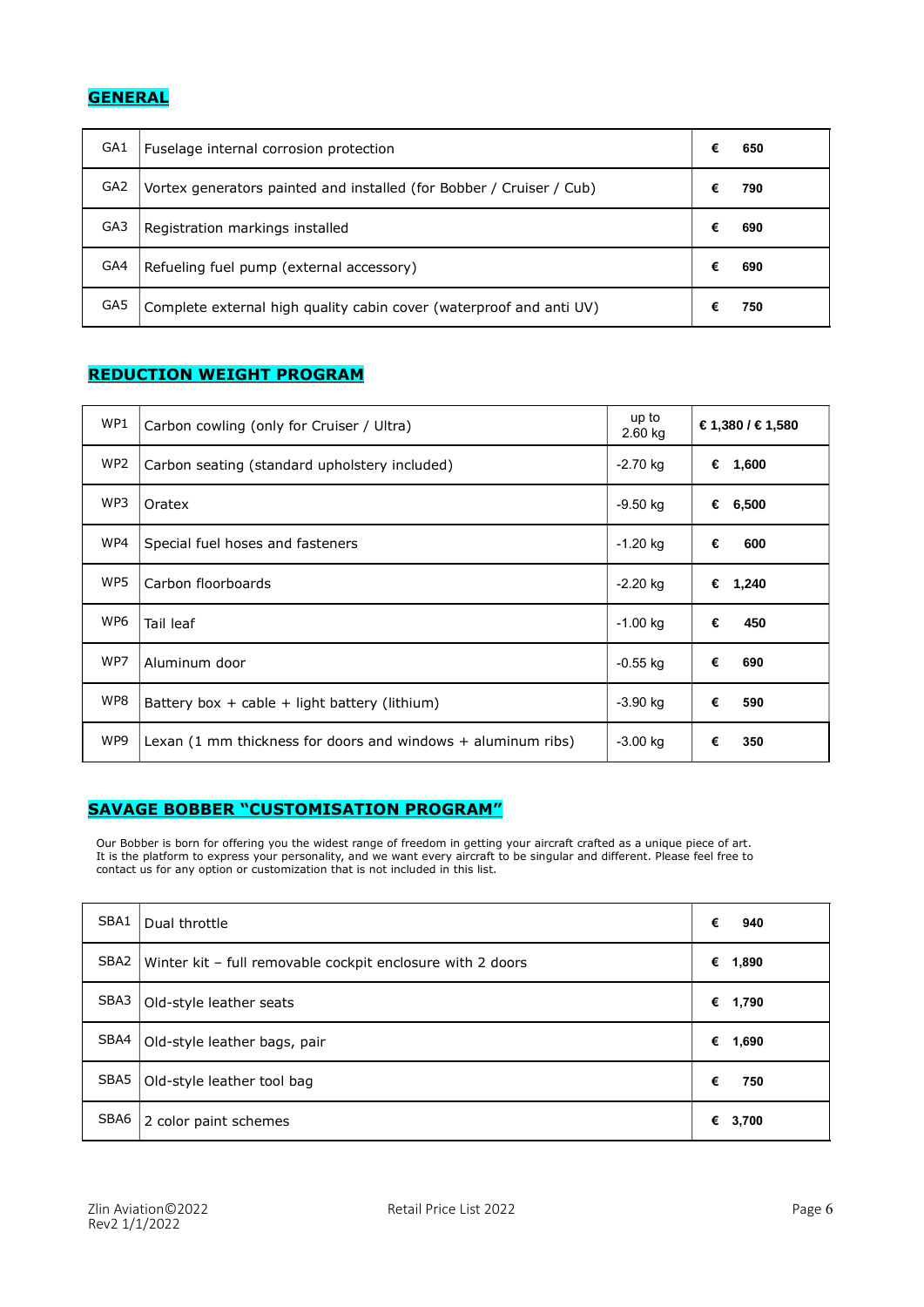# SAVAGE SHOCK CUB, SHOCK ULTRA Package

#### Aerodynamic Package

| SH1             | $\vert$ Carbon slats + vortex (for wings, stabilizers, flaps) | € 4.500 |
|-----------------|---------------------------------------------------------------|---------|
| SH <sub>2</sub> | Aluminium slats + vortex (for wings, stabilizers, flaps)      | € 3,500 |

#### Carbon Package

|  | SH3 Carbon seats, carbon instrument panel, carbon floorboards and wing tips | $\left  \right  \in 3.850$ |
|--|-----------------------------------------------------------------------------|----------------------------|
|--|-----------------------------------------------------------------------------|----------------------------|

# **SAVAGE NORDEN**

| NM1             | Carbon cowling                                                                                     | € $1,300$  |
|-----------------|----------------------------------------------------------------------------------------------------|------------|
| NM <sub>2</sub> | Carbon wing tips                                                                                   | € 1,200    |
| NM <sub>3</sub> | Carbon instrument panel                                                                            | €<br>640   |
| NM4             | Carbon seats including Deluxe leather                                                              | € 2,950    |
| NM <sub>5</sub> | Carbon floorboards (3 pcs)                                                                         | € $1,140$  |
| NM <sub>6</sub> | Carbon full extended baggage                                                                       | € 2,200    |
| NM7             | Baggage access door                                                                                | €<br>490   |
| NM <sub>8</sub> | Kit to sleep inside the plane for one person (mattress $+$ pillow $+$ carbon baggage<br>extension) | € 1,450    |
| NM <sub>9</sub> | Leather stick grip                                                                                 | €<br>590   |
| NM10            | Steps, painted and installed for front and rear                                                    | €<br>590   |
| NM11            | Extra fuel tank $140$   $(+ 1$ kg)                                                                 | € 1,490    |
| NM12            | Extra fuel tank $180$ I (+ 3 kg)                                                                   | € 2,790    |
| <b>NM13</b>     | Oratex                                                                                             | €<br>4,500 |